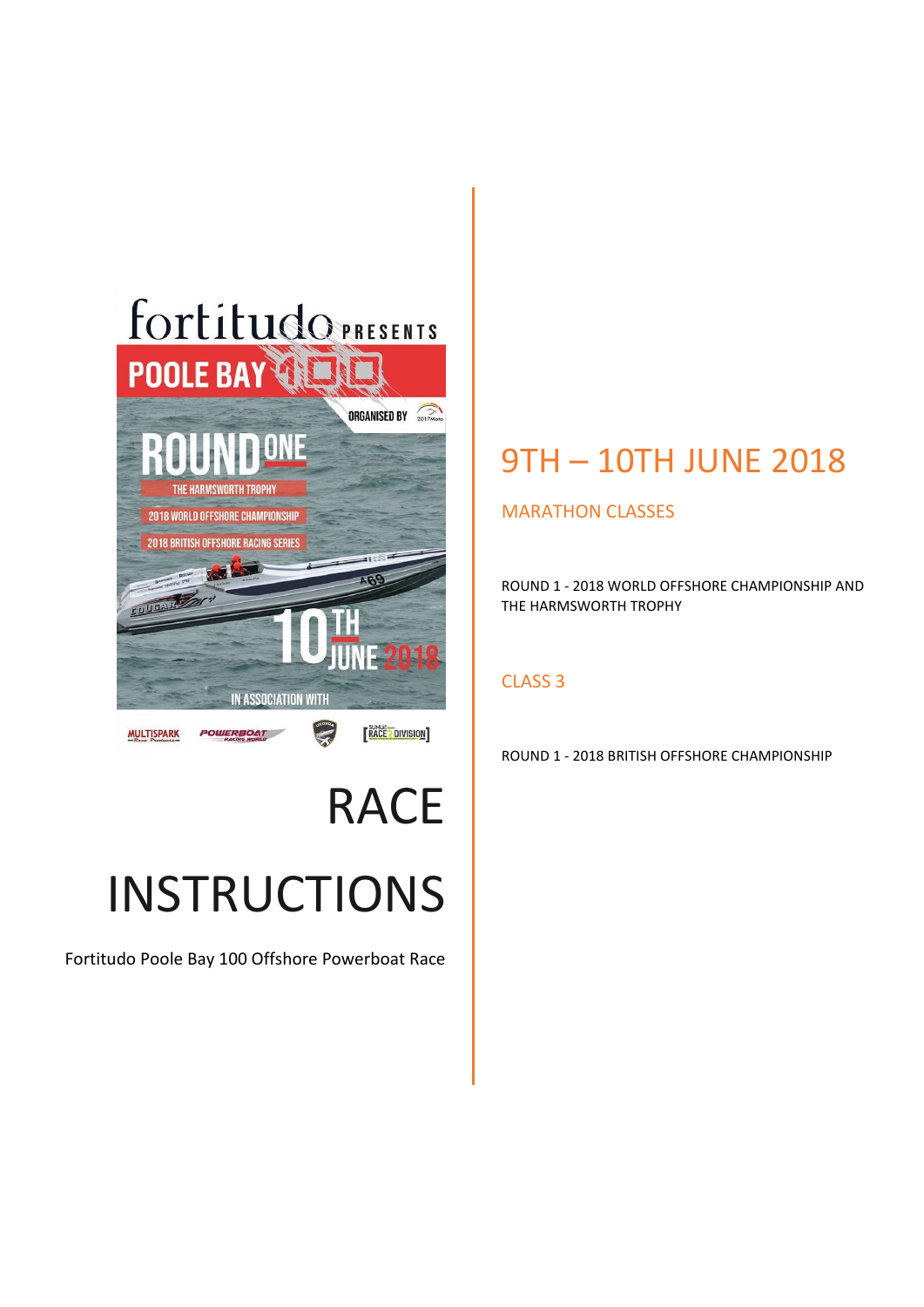EVENT SPONSOR:

# fortitudo

HOSTED BY:



40 Salterns Way, Lilliput, Poole, Dorset, BH14 8JR

ORGANISED BY:



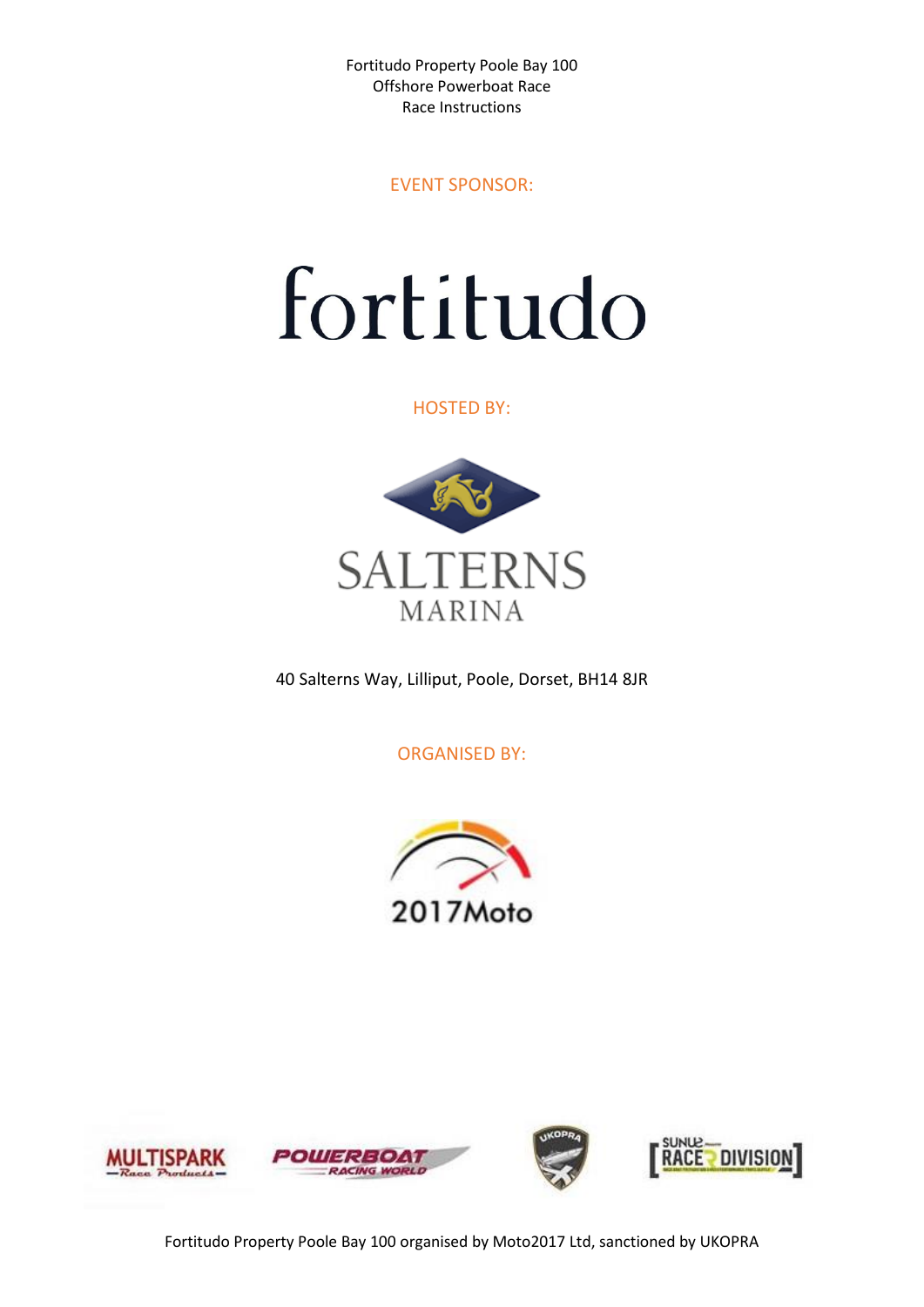#### EVENT TIMETABLE:

#### SATURDAY JUNE 9 TH

| From 14:00           | Salterns Marina                           | Boats to arrive at Salterns Marina by road or sea. Full<br>details in Race Instructions. |
|----------------------|-------------------------------------------|------------------------------------------------------------------------------------------|
| From $14:00 - 18:00$ | Salterns Marina                           | Scrutineering                                                                            |
| From 19:30           | Salterns Hotel<br>Bistro Restaurant & Bar | Informal pre-race get together.                                                          |

#### SUNDAY JUNE 10 TH

| From $07:00 - 16:00$ | Salterns Hotel                           | Race Administration                                             |
|----------------------|------------------------------------------|-----------------------------------------------------------------|
| From $07:00 - 08:45$ | Salterns Hotel                           | Sign In                                                         |
| From $07:00 - 08.45$ | Salterns Marina                          | <b>Final Scrutineering</b>                                      |
| 08.45<br>09.15       | Salterns Hotel<br>Salterns Hotel         | <b>Drivers Briefing</b><br>First Year Licence Holders Briefing. |
| 09:45                | Salterns Hotel                           | Safety Briefing                                                 |
| 12:00                | Start Line - Race<br><b>Instructions</b> | Race 1 Start                                                    |
| 12:15                | Start Line - Race<br><b>Instructions</b> | Race 2 Start                                                    |
| 16:00                | Salterns Hotel                           | <b>Prize Giving</b>                                             |

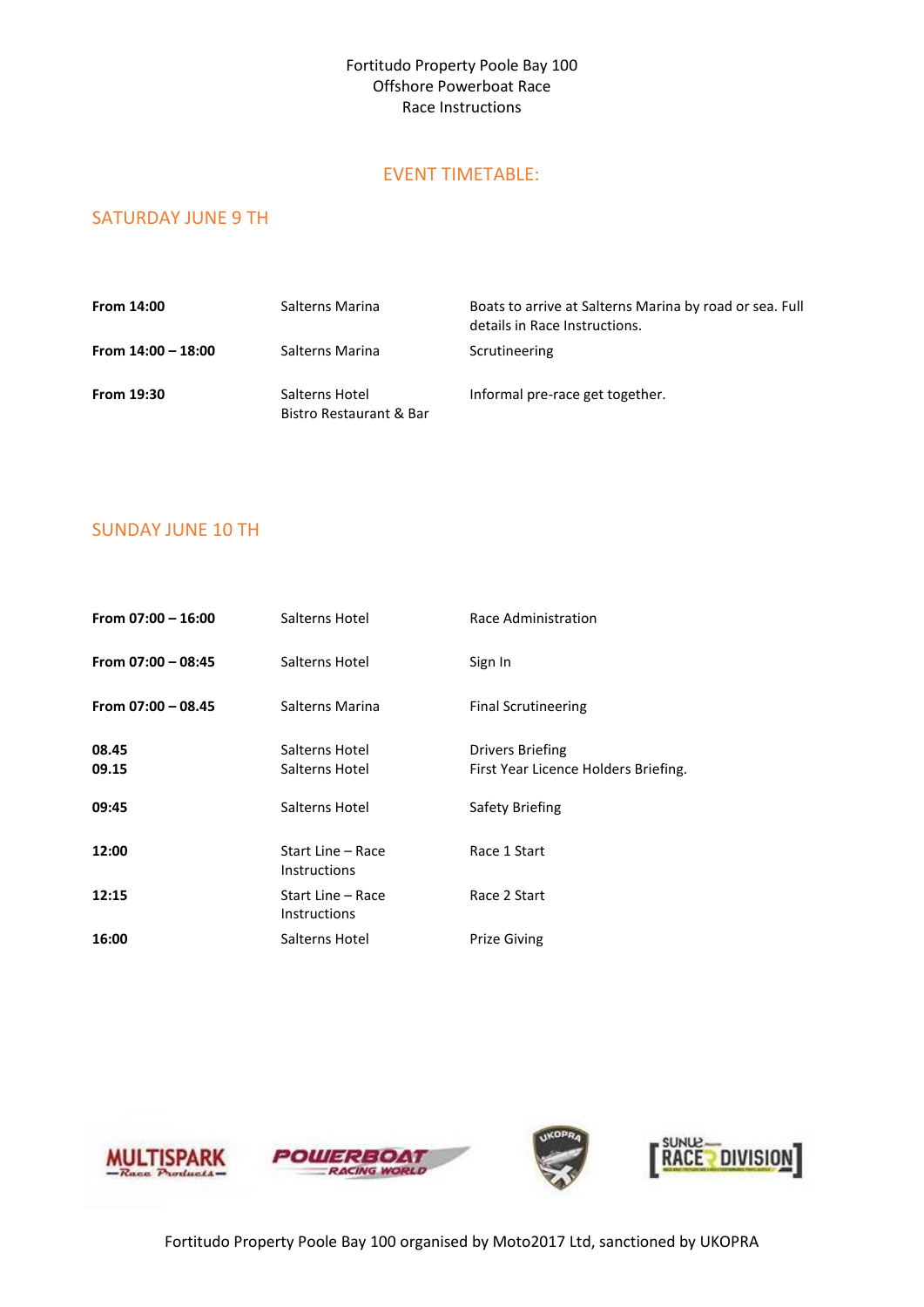#### TIDE TIMETABLE:

#### SATURDAY JUNE 9 TH

|                          | Low   | High  | Low   | High          |
|--------------------------|-------|-------|-------|---------------|
| <b>Time</b>              | 00.24 | 05.10 | 12.40 | 18.10<br>1.97 |
| Depth (Meters)           | 1.27  | 1.84  | 1.01  |               |
| <b>SUNDAY JUNE 10 TH</b> |       |       |       |               |
|                          | Low   | High  | Low   | High          |

|                | ---   |       | ---   | ייסיי |
|----------------|-------|-------|-------|-------|
| <b>Time</b>    | 01.14 | 06.06 | 13.31 | 18.47 |
| Depth (Meters) | 1.12  | 1.91  | 0.90  | 2.05  |

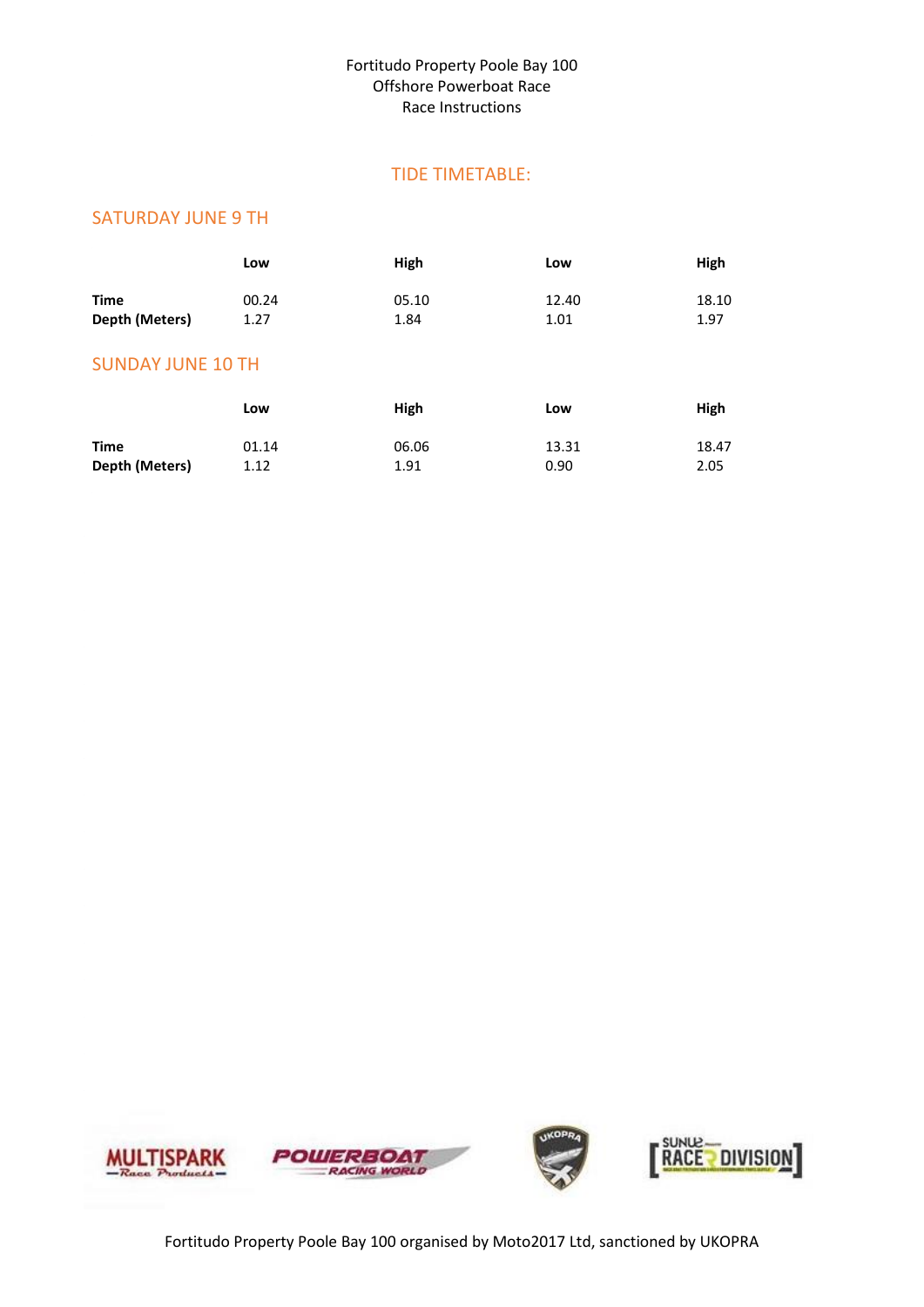#### RACE OFFICIALS:

| <b>Officer of the Day</b>           | Simon Wood Power    |
|-------------------------------------|---------------------|
| <b>Assistant Officer of the Day</b> | Danielle Strawford  |
| <b>Safety Officer</b>               | Rob Irvine          |
| <b>Deputy Safety Officer</b>        | <b>TBA</b>          |
| <b>Medical Officer</b>              | Dr Brett Rocos      |
| <b>Assistant Medical Officers</b>   | <b>TBA</b>          |
| <b>Race Secretary</b>               | Julie Kirkup        |
| <b>Chief Scruitineer</b>            | <b>Geoff Purves</b> |
| <b>Assistant Scrutineers</b>        | <b>TBA</b>          |
| <b>Chief Timekeeper</b>             | Caroline Cheer      |
| <b>Chief Marshall</b>               | <b>TBA</b>          |

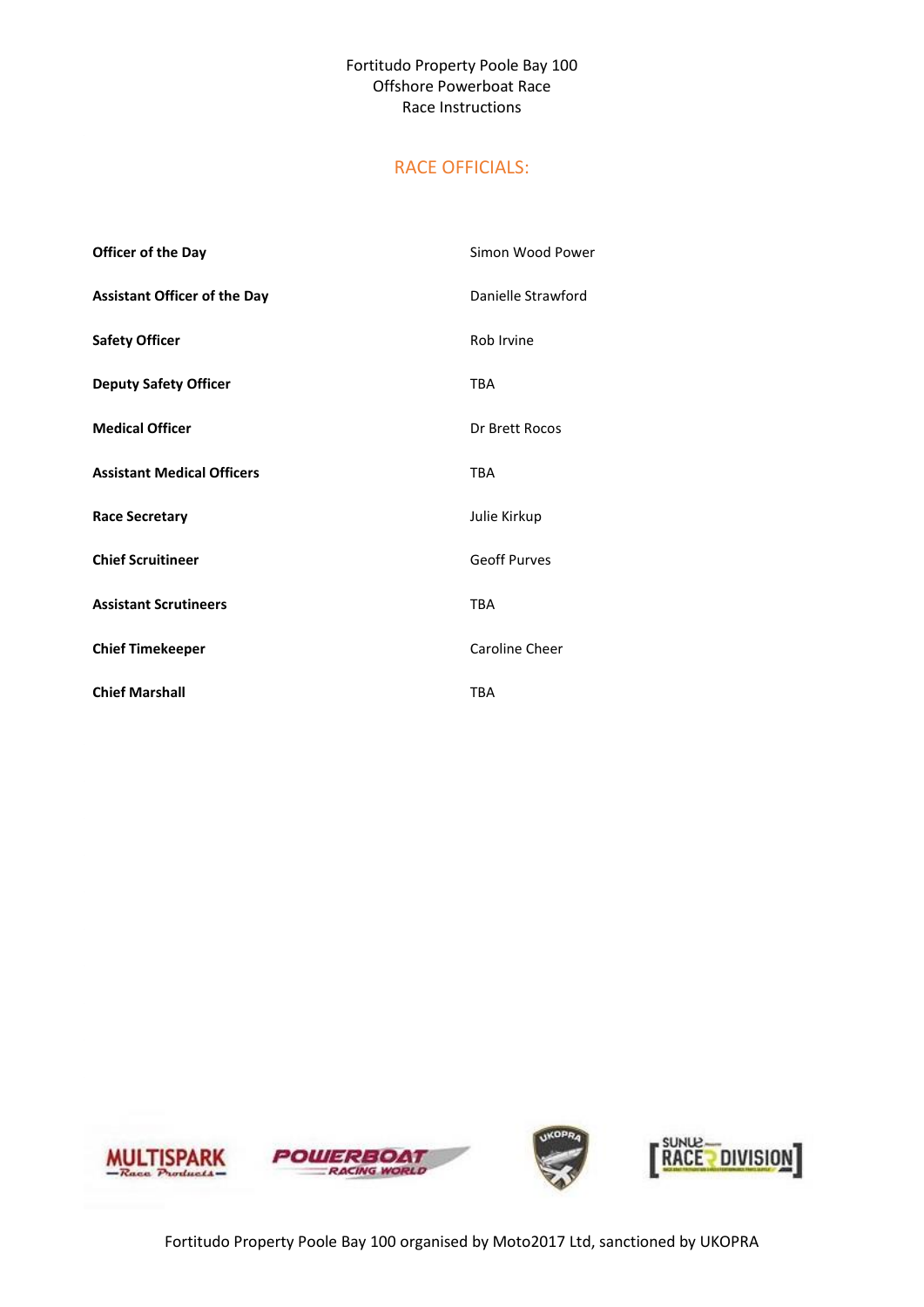#### EVENT COMMUNICATIONS:

Please contact John Moore for information regarding this Event:

+44 7932 622841

john@powerboatracingworld.com

Please contact Simon Wood Power for further information regarding these Race Instructions:

+44 7740 900227

simon@supermarinepowerboats.co.uk

#### **Race Day**

Safety VHF channel M37 (It is strongly recommended that all Class 3 craft carry a VHF radio, this may be of the handheld type).

Emergency Mobile Telephone Numbers

| OOD            | +44 7740 900227 |
|----------------|-----------------|
| Safety Officer | +44 7741 079111 |

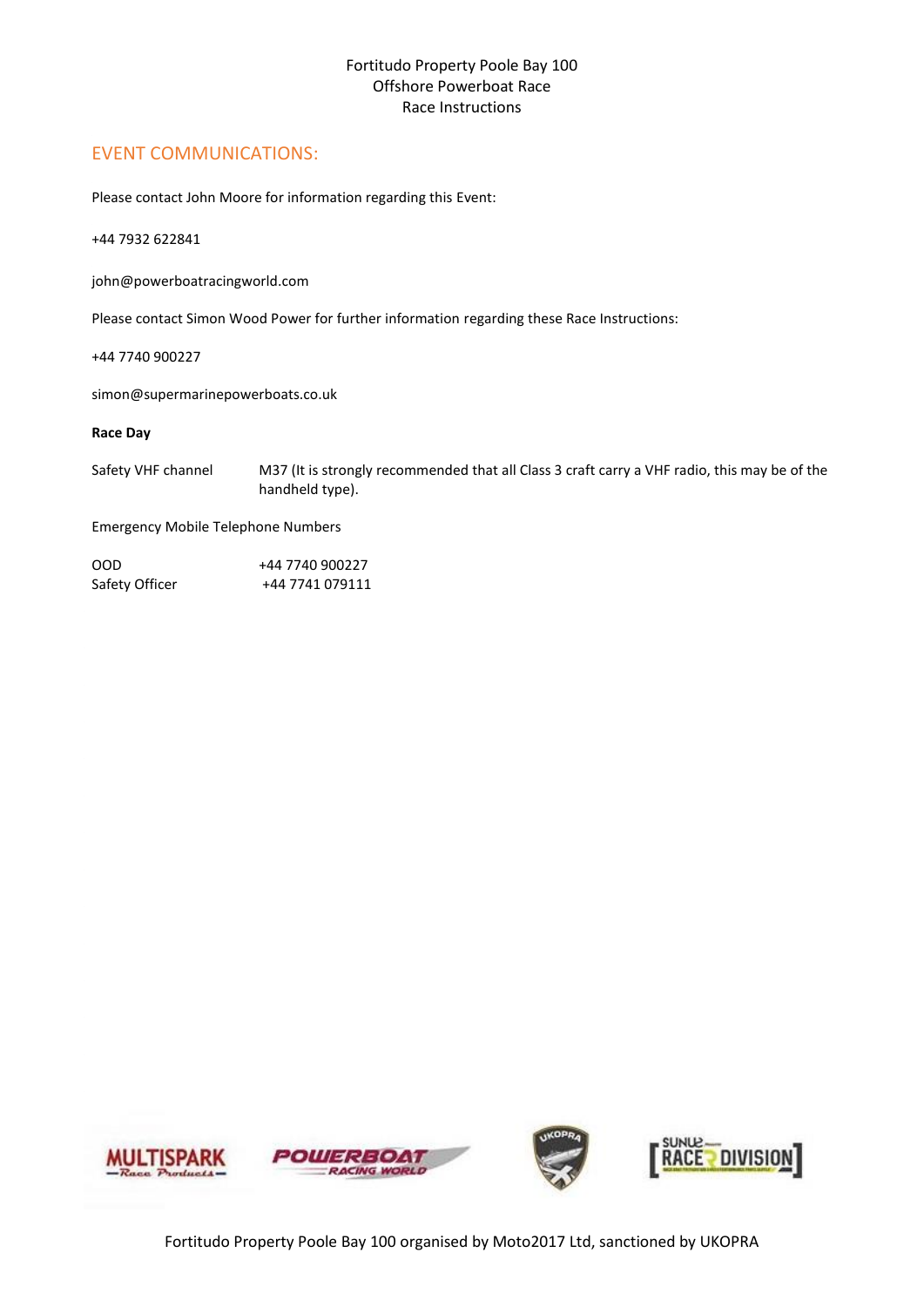#### MARATHON COURSES AND PROCEDURES:

#### **Laps**

Start Lap D, Lap E, Lap C, Lap C, Lap C.

#### **Distance**

Total: 121 NM

#### **Time Limit**

3.5 hours

There will be provision for rough weather courses.

#### **Muster Area**

An area to the south west of Alum Outfall, counter clockwise around the muster boat; to be described at the briefing.

#### **Start Run**

As per UKOPRA rules.

#### **Start Line**

An imaginary line of approx. 750 metres wide, between Bournemouth Pier Outfall Buoy and 30 metres North of the Committee Boat.

NB: For the start the Committee boat will be further South, it will then move slightly North to form the lap/ finish line.

#### **Start Procedure**

#### **As per UKOPRA rules**

During the start run for both races, all race boats should follow the Start Boat forming up in line abreast on the Start Boat's port quarter whilst remaining at least 30 meters behind the Start boat and observing a safe spreading distance of at least 3 meters between boats.

No boat shall run directly behind the stern of the start boat.

A boat that is in the muster area, but is unable to start for any reason must not interfere with the start. Late starters are only permitted within the time limit shown in the relevant Appendix and then only at the discretion of the OOD.

#### **Penalties for infringing the starting procedure are as follows**

| 1. | Failing to respect a safety distance of 30 meters behind Start Boat                                  | 3 Minutes        |
|----|------------------------------------------------------------------------------------------------------|------------------|
| 2. | Turning in wrong direction during muster                                                             | 1 Minute         |
| 3. | Interference with starting procedure                                                                 | Disqualification |
| 4. | Planing in the muster area                                                                           | Disqualification |
| 5. | Failure to respect a safe spreading distance                                                         | 2 Minutes        |
| 6. | The bow of any boat being in front of the transom of the Start Boat<br>when the green flag is raised | 10 Minutes       |
| 7. | Passing the wrong side of the start boat                                                             | Disqualification |

#### **Lap / Finish Line**

Line between Bournemouth Pier Outfall Buoy and 30 Metres North of the Committee Boat, approximately 400 metres wide.







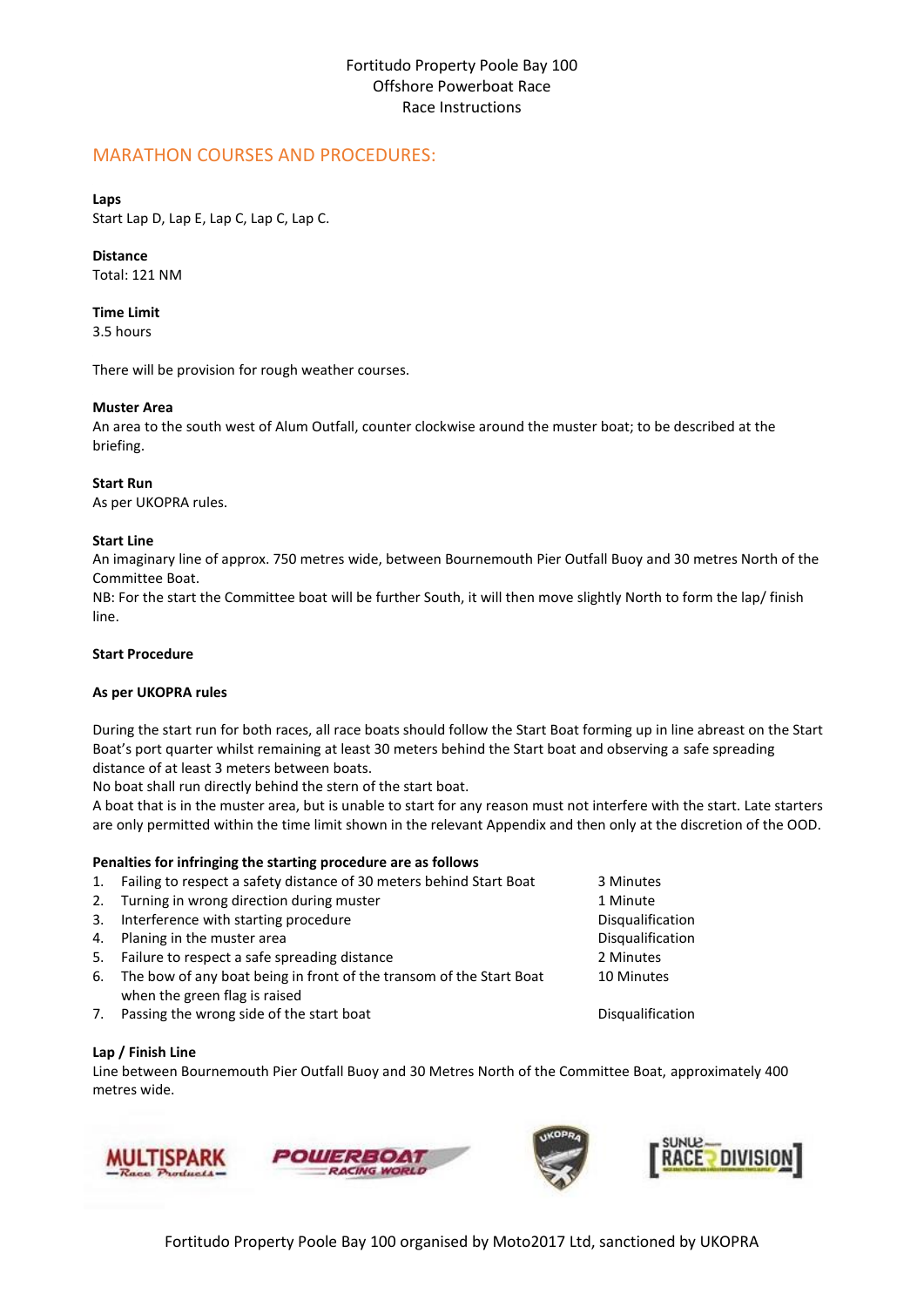#### CLASS 3 COURSES AND PROCEDURES:

#### **Laps**

Start Lap A, Lap C, Lap C, Lap B, Lap C, Lap B, Lap B

#### **Distance**

Total: 71.4 NM

#### **Time Limit**

3 hours

There will be provision for rough weather courses.

#### **Muster Area**

An area south west of Alum Outfall allowing for the first start Marathon Boats. Muster Anti clockwise.

#### **Start Run**

As per UKOPRA rules. All boats to form up in a line on the Port side of the start boat and 30 metres aft.

#### **Start Line**

When the fleet is in line the green flag will be dropped some distance West of the Bournemouth Pier line.

#### **Start Procedure**

*As per UKOPRA rules.*

#### **Penalties for infringing the starting procedure are as follows**

#### 1. Failing to respect a safety distance of 30 meters behind Start Boat 3 Minutes

- 2. Turning in wrong direction during muster 1 Minute
- 3. Interference with starting procedure discussed and the Disqualification
- 4. Planing in the muster area **Distribution** of the mustake proposed in the mustake point of the must bisqualification
- 5. Failure to respect a safe spreading distance 2 Minutes
- 6. The bow of any boat being in front of the transom of the Start Boat when the green flag is raised
- 7. Passing the wrong side of the start boat Disqualification Disqualification

#### **Lap / Finish Line**

Line between Bournemouth Pier Outfall Buoy and 30 Metres North of the Committee Boat, approximately 400 metres wide.

10 Minutes

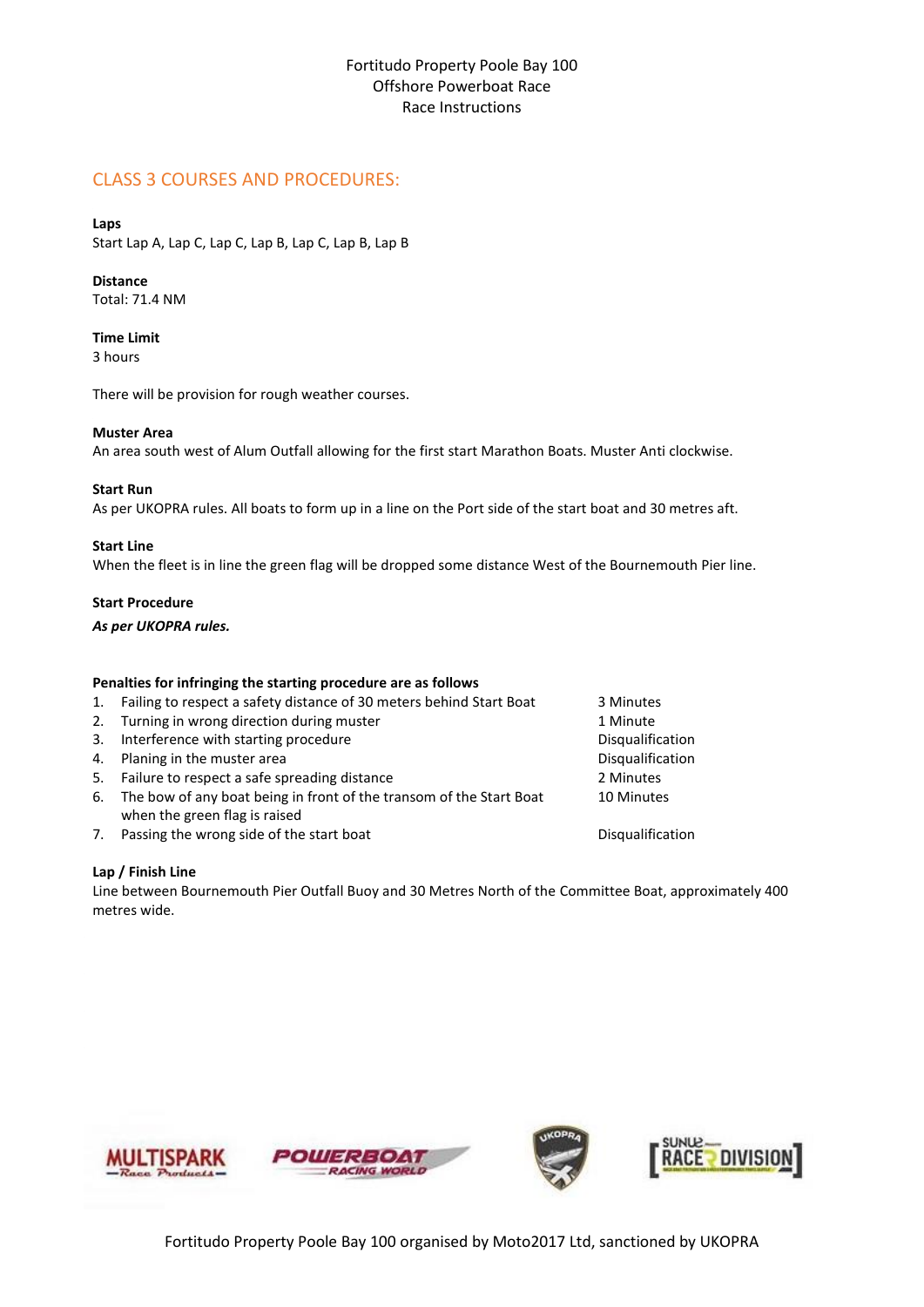#### START / LAP LINE:

A line running due South from Bournemouth Pier Yellow Buoy to 30M north of the Committee boat

|                       |                 | Northerly | Westerly |
|-----------------------|-----------------|-----------|----------|
| Bournemouth Pier Buoy | Yellow Buoy     | 50 42 605 | 1 52 303 |
| Committee Boat        | To be described | 50 42 338 | 1 52 303 |



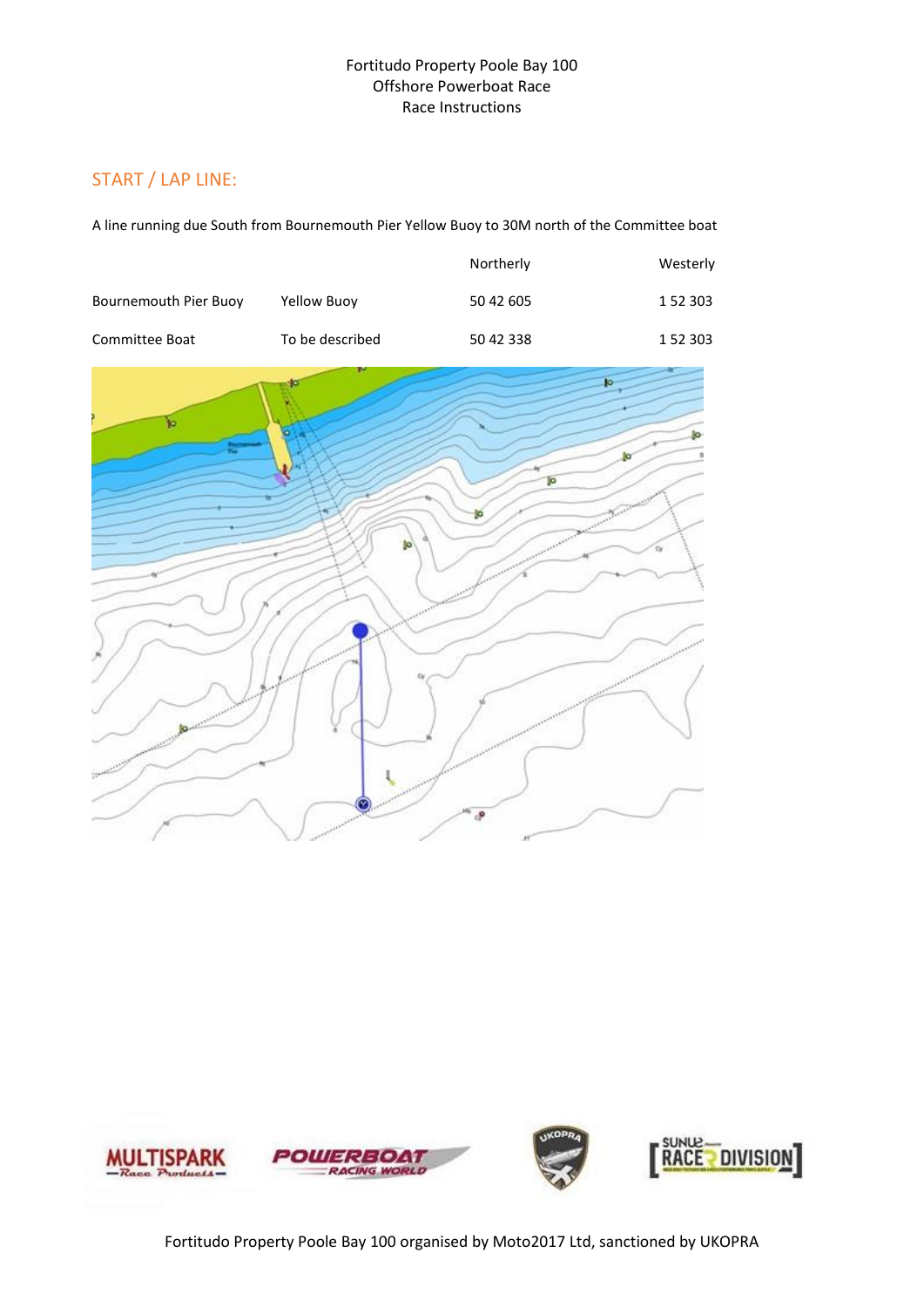#### START LAP A CLASS 3 (12.30 NM):

| Muster Area | W of Alum Outfall       | Yellow Can         |   | 50 42 167 | 1 53 642  |
|-------------|-------------------------|--------------------|---|-----------|-----------|
| Start Line  | Bournemouth Pier        | <b>Yellow Buoy</b> | P | 50 42 605 | 1 52 303  |
| Mark A      | Boscombe Pier           | <b>Yellow Buoy</b> | S | 50 42 891 | 1 50 400  |
| Mark B      | Southbourne 1           | Yellow Can         | S | 50 42 948 | 149121    |
| Mark C      | Southbourne 2           | Yellow Can         | S | 50 42 747 | 146 246   |
| Mark D      | Southbourne Outfall     | Yellow Can         | S | 50 42 679 | 146487    |
| Mark E      | Perenco Wytch Farm      | <b>Yellow Can</b>  | S | 50 40 304 | 1 52 4 50 |
| Mark F      | Alum Outfall Buoy       | Yellow Can         | S | 50 42 320 | 1 53 401  |
| Lap Line    | <b>Bournemouth Pier</b> | <b>Yellow Buoy</b> | P |           |           |



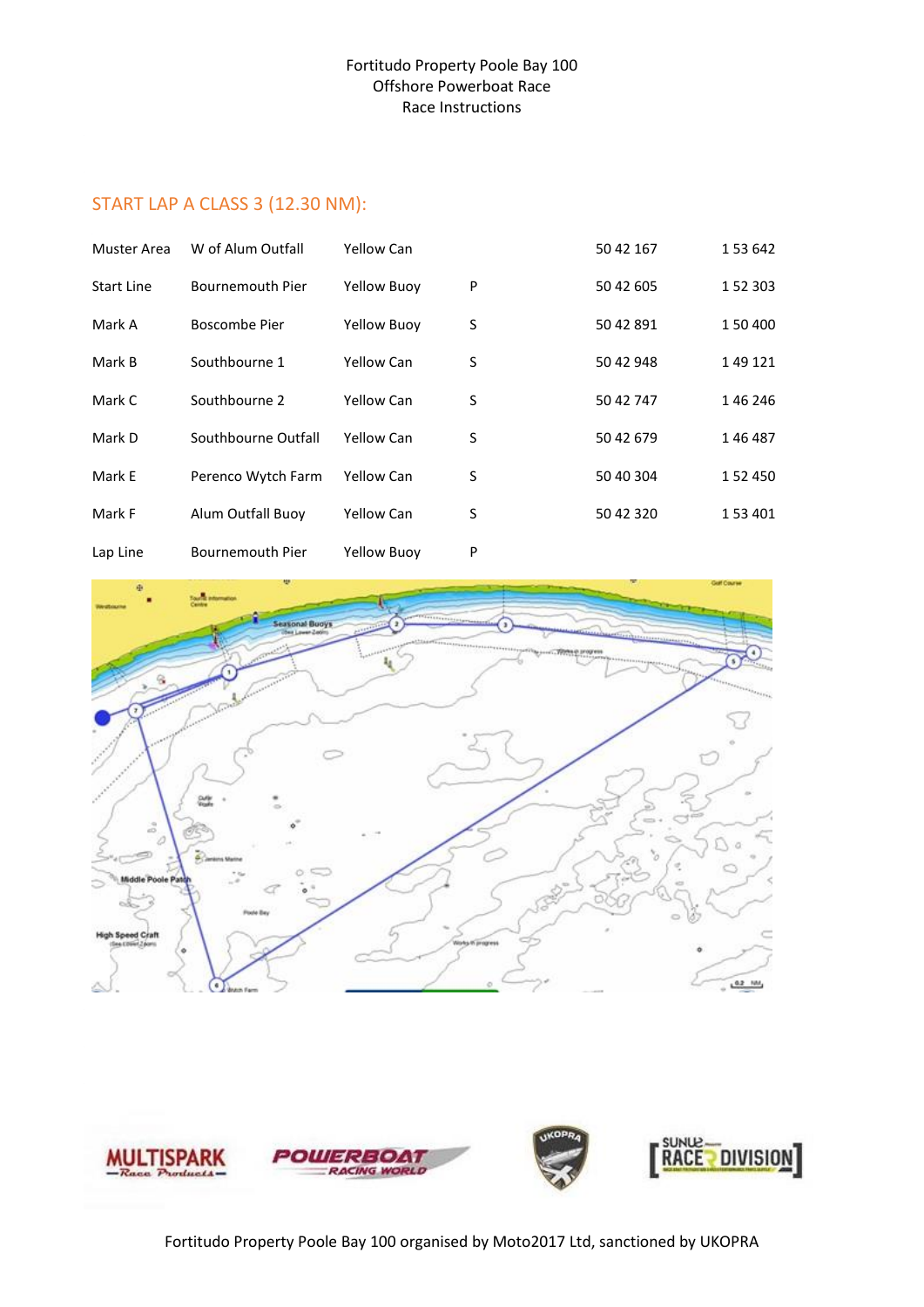#### LAP B (8.30 NM):

| <b>Start Line</b> | <b>Bournemouth Pier</b> | Yellow Buoy        | P |
|-------------------|-------------------------|--------------------|---|
| Mark A            | Boscombe Pier           | <b>Yellow Buoy</b> | S |
| Mark B            | Southbourne 1           | Yellow Can         | S |
| Mark F            | Perenco Wytch Farm      | Yellow Can         | S |
| Mark F            | Alum Outfall Buoy       | Yellow Can         | S |
| Lap Line          | <b>Bournemouth Pier</b> | <b>Yellow Buoy</b> | P |



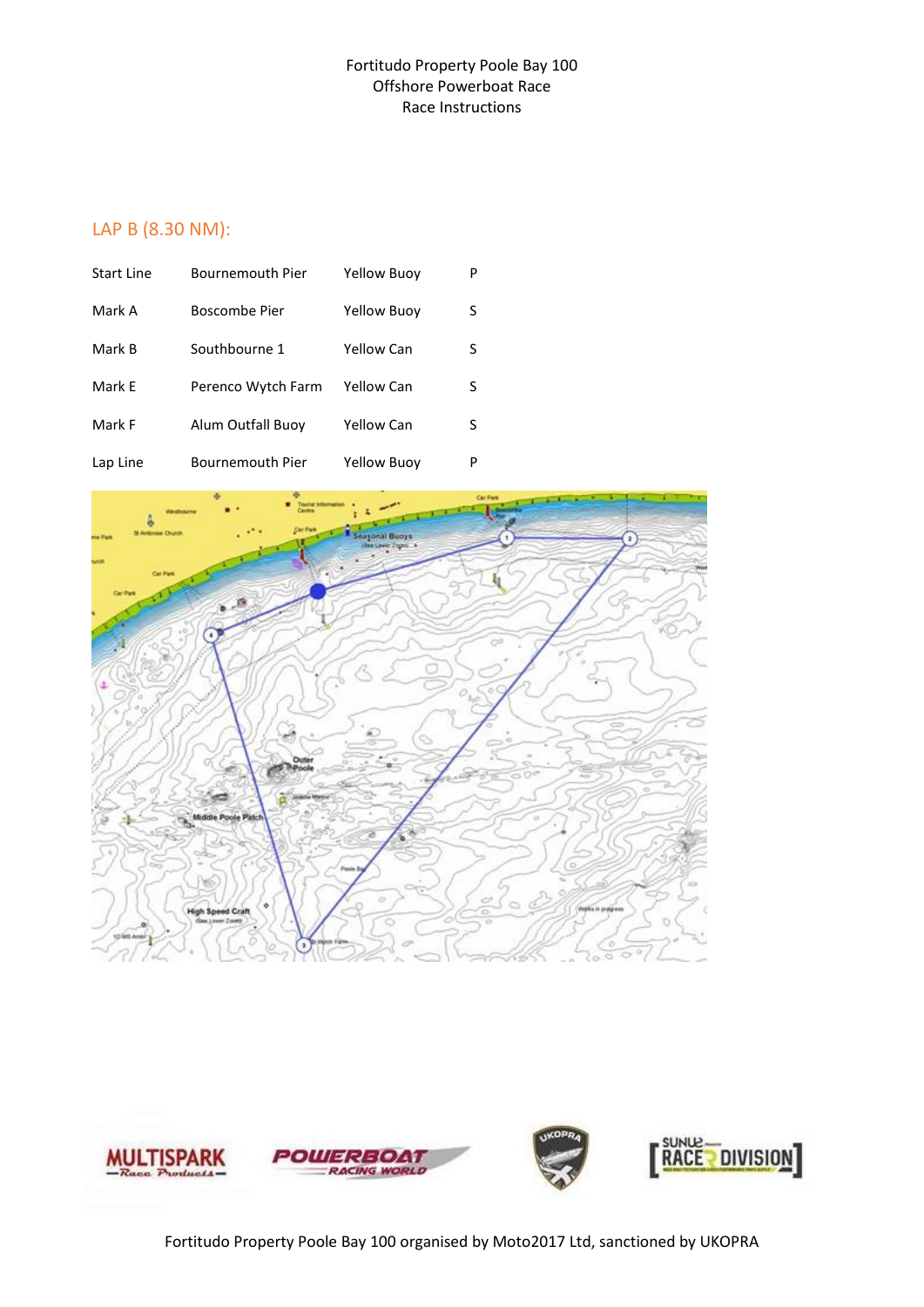#### START LAP C (11.40 NM):

| Start Line | <b>Bournemouth Pier</b> | Yellow Buoy        | P |
|------------|-------------------------|--------------------|---|
| Mark A     | Boscombe Pier           | <b>Yellow Buoy</b> | S |
| Mark B     | Southbourne 1           | <b>Yellow Can</b>  | S |
| Mark C     | Southbourne 2           | <b>Yellow Can</b>  | S |
| Mark D     | Southbourne Outfall     | Yellow Can         | S |
| Mark E     | Perenco Wytch Farm      | <b>Yellow Can</b>  | S |
| Mark F     | Alum Outfall Buoy       | <b>Yellow Can</b>  | S |
| Lap Line   | Bournemouth Pier        | <b>Yellow Buoy</b> | P |



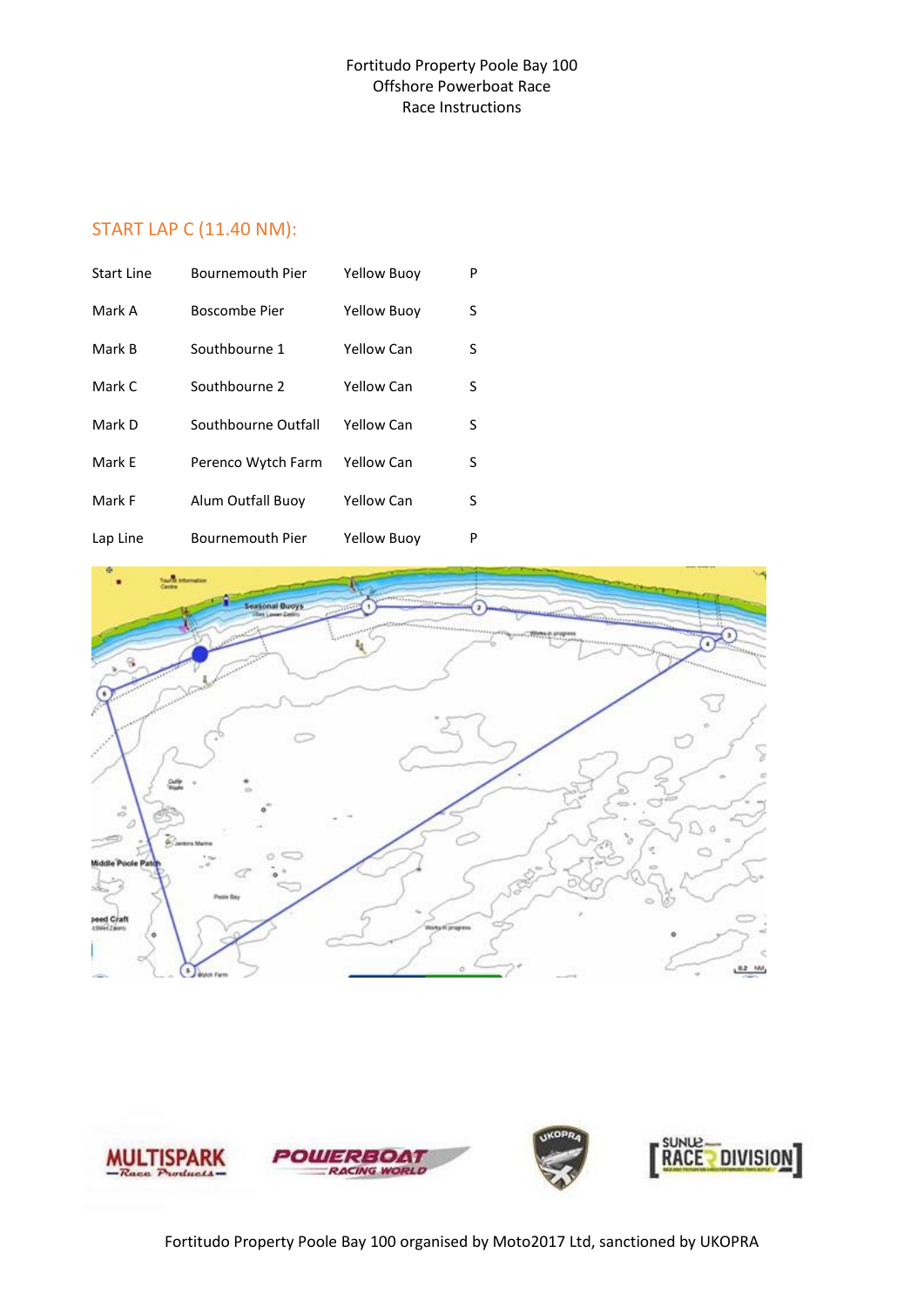#### START LAP D MARATHON (58.80 NM):

| <b>Muster Area</b> | W of Poole Rocks                                       | <b>Yellow Buoy</b>         |             |           |           |
|--------------------|--------------------------------------------------------|----------------------------|-------------|-----------|-----------|
| <b>Start Line</b>  | Bournemouth Pier                                       | <b>Yellow Buoy</b>         | ${\sf P}$   |           |           |
| Mark A             | <b>Boscombe Pier</b>                                   | <b>Yellow Buoy</b>         | S           |           |           |
| Mark B             | Southbourne 1                                          | <b>Yellow Can</b>          | S           |           |           |
| Mark C             | Southbourne 2                                          | <b>Yellow Can</b>          | S           |           |           |
| Mark G             | Hengistbury Head                                       | Yellow Can                 | P           | 50 42 385 | 1 44 5 18 |
| Mark H             | North Head                                             | Green Buoy                 | S           | 50 42 691 | 1 35 519  |
| Mark I             | North East Shingles                                    | <b>Cardinal Mark</b>       | S           | 50 41 961 | 1 33 409  |
| Mark J             | South West Shingles                                    | Red Buoy                   | S           | 50 39 290 | 1 37 5 20 |
| Mark K             | 3 Buoys                                                | 3 X Yellow Buoys           | S           | 50 38 010 | 1 43 1 29 |
| Mark L             | DZ B                                                   | <b>Yellow Can</b>          | S           | 50 32 047 | 26013     |
| Mark M             | Atomic, (Arish Mell)<br>St Alban's Head<br>Anvil Point | Yellow Can<br>Rock<br>Rock | S<br>P<br>P | 50 35 032 | 2 11 6 27 |
| Mark N             | Peveril Ledge                                          | Red Can                    | P           | 50 36 409 | 156 099   |
| Mark F             | Alum Outfall Buoy                                      | Yellow Can                 | S           |           |           |
| Lap Line           | Bournemouth Pier                                       | <b>Yellow Can</b>          | P           |           |           |



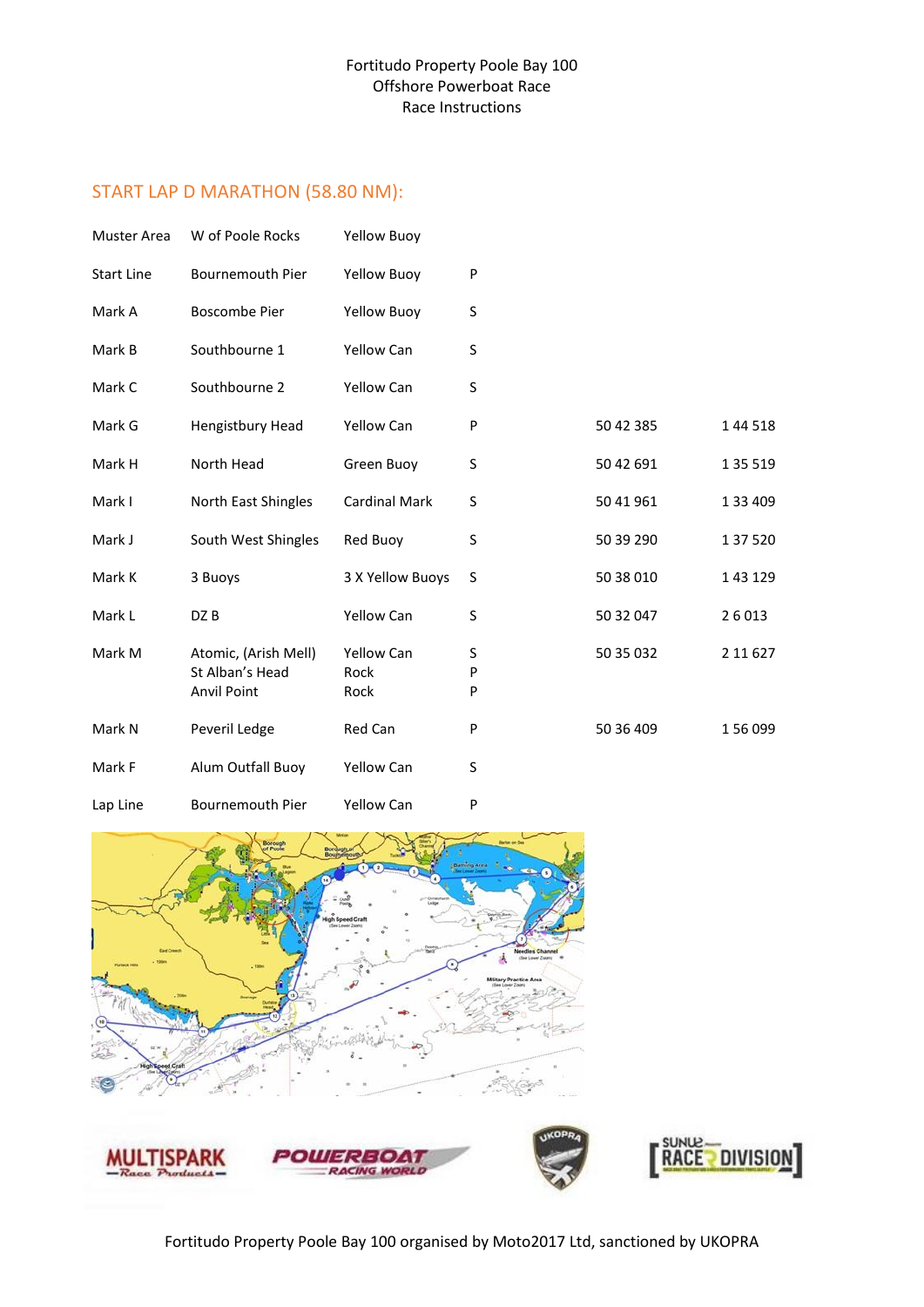#### LAP E MARATHON (28.40 NM):

| <b>Start Line</b> | Bournemouth Pier    | <b>Yellow Buoy</b>   | P |
|-------------------|---------------------|----------------------|---|
| Mark A            | Boscombe Pier       | Yellow Buoy          | S |
| Mark B            | Southbourne 1       | <b>Yellow Can</b>    | S |
| Mark C            | Southbourne 2       | <b>Yellow Can</b>    | S |
| Mark G            | Hengistbury Head    | <b>Yellow Can</b>    | P |
| Mark H            | North Head          | Green Buoy           | S |
| Mark I            | North East Shingles | <b>Cardinal Mark</b> | S |
| Mark J            | South West Shingles | Red Buoy             | S |
| Mark E            | Perenco Wytch Farm  | <b>Yellow Can</b>    | S |
| Mark F            | Alum Outfall Buoy   | <b>Yellow Can</b>    | S |
| Lap Line          | Bournemouth Pier    | <b>Yellow Can</b>    | P |



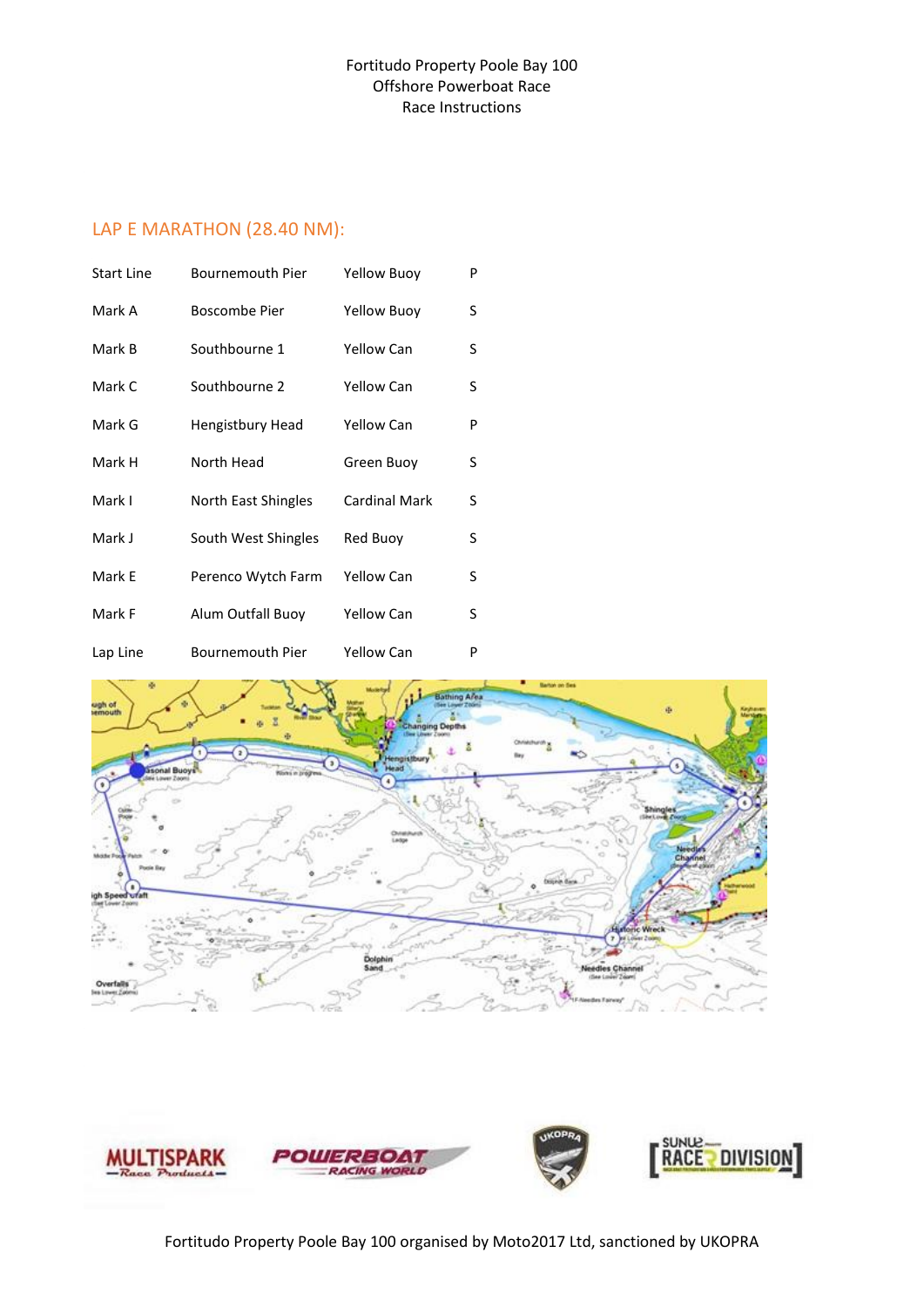#### COURSE NOTES:

1). Off Bournemouth Pier you must not go North of the Yellow Buoy, between it and the pier.

2). Off Boscombe Pier, to the North of Mark A there is a Southerly Cardinal mark that guards the surf reef. You may pass either side of this on the first lap but not on subsequent laps. Do be aware of shallower depths in the way of the reef of less than 0.5 metres.

3). When lapping/ overtaking smaller boats larger boats are to stay on the outside of the course.

4). When turning Marks B, C & D at Southbourne and overtaking, race boats should be aware that the overtaken boat may be taking a different course.

5). On the leg from Perenco to Alum Outfall the course crosses Poole Patch, a favourite for local fishermen: fishing boats may be encountered do give them a wide berth.

6). High speed ferries may be encountered on the leg from Peveril Ledge to Perenco, do keep a good lookout for them.

7). All marks are at least 0.4 NM from the low tide line but do keep a sharp lookout for other water users along the coast and give them a wide berth.

8). At Mark F, Alum Outfall ensure that you do not take the corner too far inshore.

9). On Lap D of the Marathon course you must pass South of all 3 Buoys at Mark K.

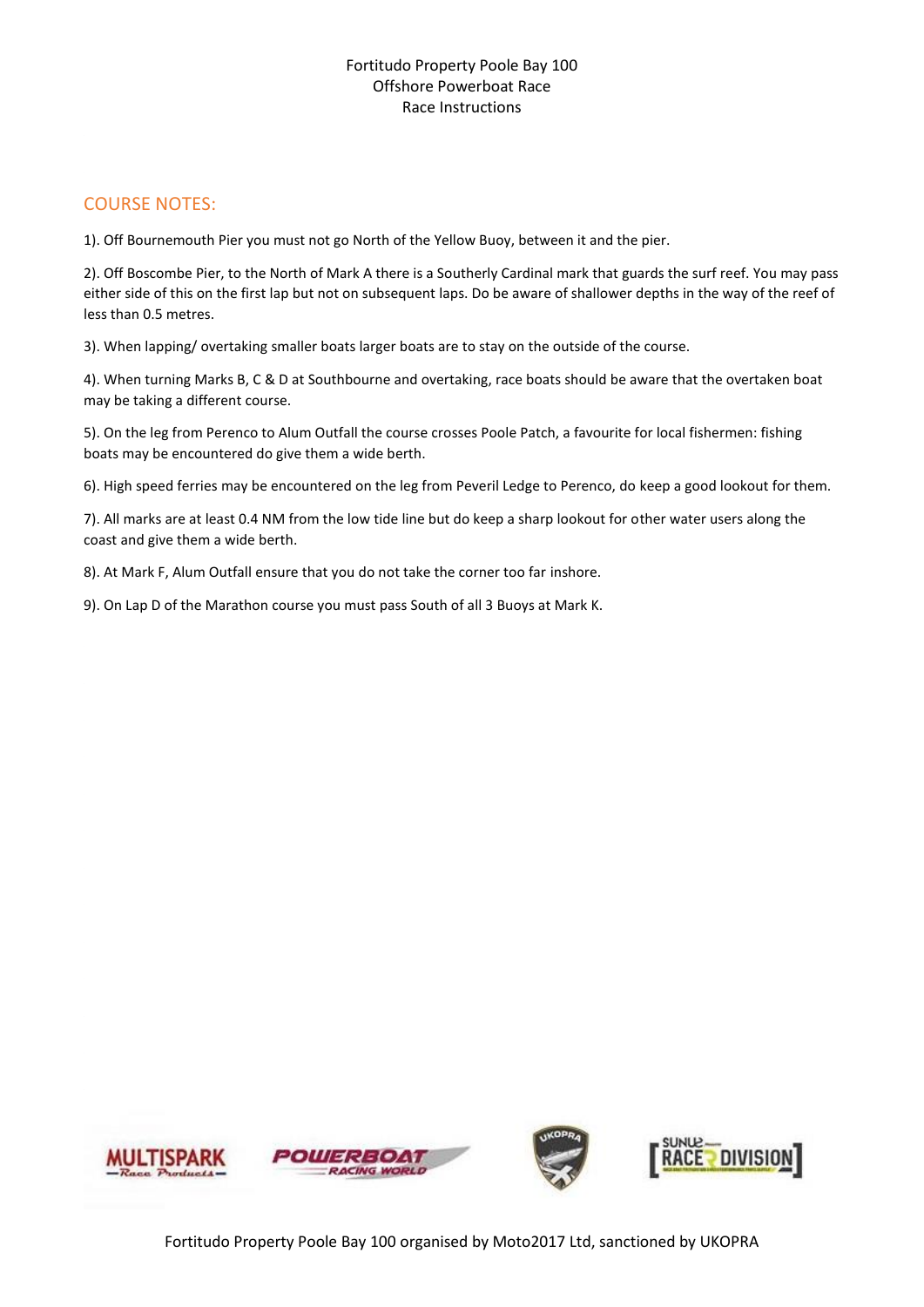#### INFORMATION:

#### **Rules and Regulations:**

These races will be run as stated in these Race Instructions, UKOPRA Class rules 2018 and any other instructions issued before or at Drivers' Briefings or in Race Bulletins.

Racing rules can be found a[t www.ukopra.co.uk](http://www.ukopra.co.uk/)

2017 Moto Limited in conjunction with the OOD, Safety Officer and Scrutineers have the right to refuse any boat which they consider unsuitable and/or which does not conform to the requirements of the present Rules. 2017 Moto Limited, the OOD and Safety Officer reserve the right to change these Instructions at any time for safety reasons, provided that any change will be in accordance with the current rules. Any changes will be notified to competitors in a Race Bulletin and, if possible, announced at Drivers' Briefing.

Any infringement of the Rules or of the Race Instructions, or instructions issued at Drivers' Briefings or in race Bulletins may lead to disqualification or other penalties being applied by the OOD and / or 2017 Moto Limited.

#### **Licences:**

All competitors will be required to hold an UKOPRA Offshore Powerboat Racing licence.

Licence application forms can be found at www.ukopra.co.uk

All race boats must be registered with UKOPRA who will complete an electronic Logbook.

Competitors not correctly registered will not be allowed to race.

Class rules requiring Immersion Certificates and/or Sea Survival and First Aid must produce valid evidence at Signing On.

#### **Entries:**

An online entry can be found at [www.ukopra.co.uk](http://www.ukopra.co.uk/) with payment details.

#### **Trophies:**

Trophies will be awarded to 1st, 2nd and 3rd in each Class. Class winners will also receive a Fortitudo Property Poole Bay 100 trophy exclusively made for the event by Multispark Race Products.

#### **Competitors Responsibility:**

Competitors must read the Risk Statement and Indemnity at the front of these race instructions as well as the safety information at the back.

By signing the race entry form and the official signing on form at the event all competitors must be aware of:

a). Collision regulations, SOLAS regulations.

b) Start procedures

c) Overtaking rules

d) Flag procedures

e) Emergency assist procedures

f) Responsible for the choice and fit of helmet.

g) The choice and efficiency of a racing vest being the sole responsibility of the wearer.

Competitors are reminded that Safety takes precedence over racing at all times.

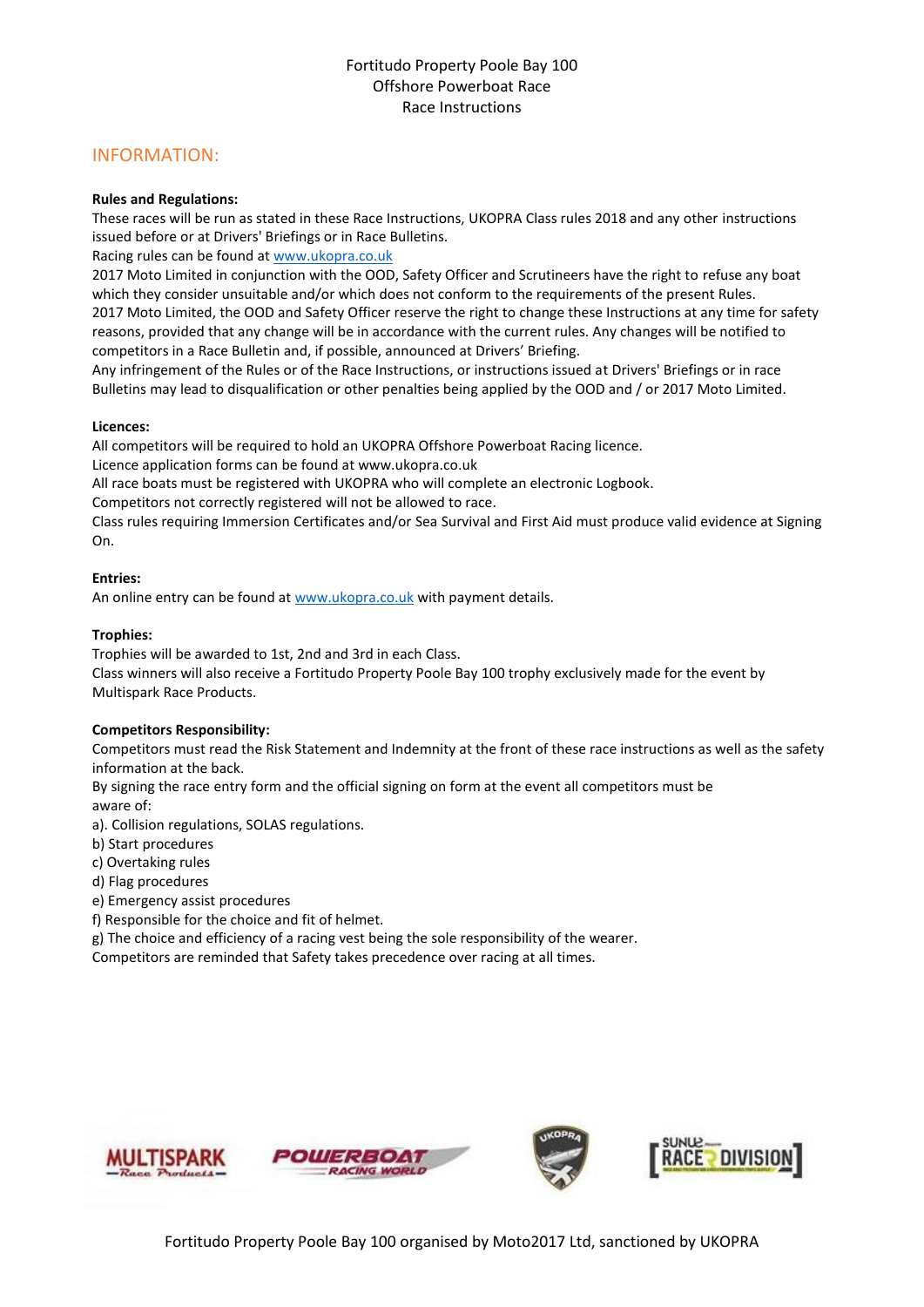#### INFORMATION (2):

#### **Event Safety Cover:**

Safety cover will be provided by the race organisers in accordance with the event risk assessment and safety deployment plan. Full details of safety cover will be given to all competitors at Drivers' Briefing. Safety control will operate from a number of locations. MCA will be informed of the event and kept up to date with race information during the races.

Competitors are reminded that Marathon Class racing is for sea worthy offshore craft capable of undertaking independent extended offshore passages in unprotected waters.

All competitors running boats with cockpit safety cells and restraints are reminded that they are responsible for their own safety and that, in the event of a capsize, their survival depends on their ability to extract themselves from the boat. Limited safety cover at the event may be able to assist, but all crews must accept that this assistance cannot be relied upon and should be considered as secondary to their own capacity for self-extraction.

#### **Timing / Courses:**

All boats will be timed from the Race Control vehicle on Bournemouth Cliffs where the Safety Officer will be stationed.

All marks will be observed either from land or sea. Safety Boats will fly a flag to be described at Briefing. All Marathon competitors using electronic chart plotters should enable the tracking function using settings suitable for recording their track throughout the race at an update rate of no less than one point per minute. In the event of any dispute regarding their correct completion of the course, failure to make this tracking information available to the OOD or Race Jury may reduce the competitor's chance of successfully avoiding a penalty or disqualification.

#### **Retirement:**

All competitors are reminded that they must inform the Event Safety Officer or, if this is not possible, a race official as soon as they retire from the race. Competitors are also reminded that, where practical, they must raise their ORANGE FLAG to indicate they have retired from the race. Retiring boats with canopies must turn on their strobe light.

In the event of retirement, boats must report immediately to 'Safety Control' on VHF Channel 37, or by telephone to the Event Safety Officer on +44 7741 079111 or, if possible, to the nearest Safety/Observer boat. When reaching port, they should immediately make contact with Race Administration in person, or by telephone on…., to 'sign off'. Any competitor calling for assistance via recognised distress procedures or from Safety Control will be considered to have retired.

#### **Finishing:**

When the leading boat in each race crosses the finish line (as described in the course details) they will be shown the class FINISH FLAG, to be described at Briefing. All following boats in the class will then be flagged as finishers. On receiving the FINISH FLAG, race boats must come off the plane after crossing the above line, and within 100 metres of such. It is not permitted to continue racing after receiving the FINISH FLAG. Boats should then turn to starboard, towards the centre of the course, and proceed towards the Committee Boat where they may be further instructions given.

When it is safe to do so, all race boats should make their way back to Salterns Marina, observing all Harbour speed limits. Any competitor who disobeys instructions from the local authorities will be subject to civil prosecution and may be disqualified.

To qualify as a finisher, competitors have to complete the correct course within the stated time limit, within the rules and in accordance with Race Instructions, Race Bulletins and any further instructions given at Drivers' Briefing.

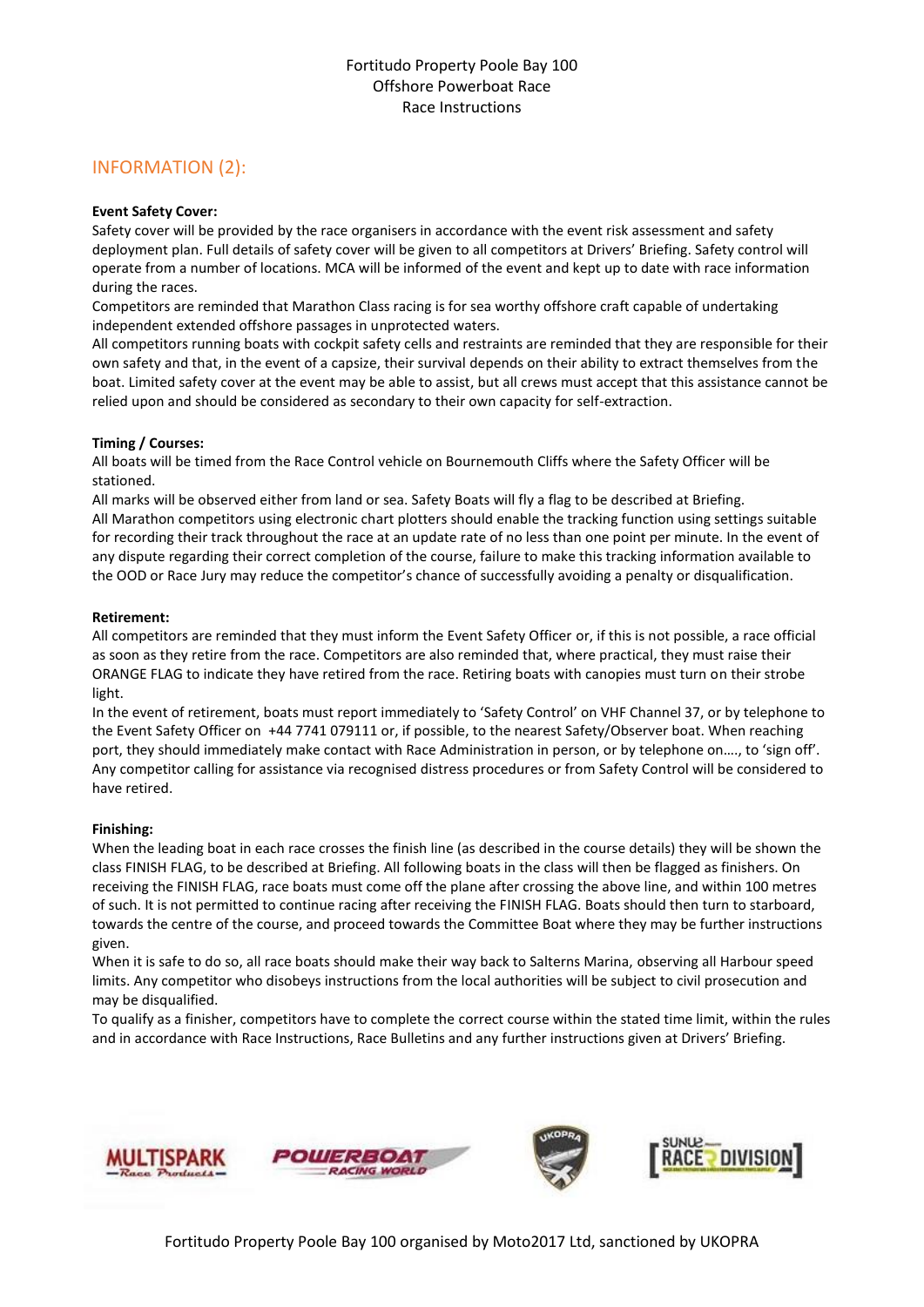#### INFORMATION (3):

#### **Post-Race Declaration:**

The Driver or Co-Driver must sign off at race administration as soon as possible after returning to Salterns Marina. Failure to do so within one hour of returning to the Marina may result in exclusion from the results. Protests against another competitor must be lodged by signing off time. All Crew Members must sign off at race administration before the end of the event and collect their race documentation.

#### **Post-Race Scruitineering:**

To be classified as a finisher: All crew members must be available with their craft and all relevant mandatory equipment required by class rules for post-race scrutineering if required, up to one hour after the posting of the results. One or more engines may be checked and fuel sampling may take place.

#### **Protest:**

There will be a Race Jury, formed from UKOPRA members, in the event of a protest a fee of £250 must be lodged in cash prior to the Protest Hearing.

The Race Jury's decision is full, final and binding.

There is no right of appeal or subsequent redress.

#### **Race Jury:**

Chairperson TBA Jury Members TBA Notetaker TBA

#### **Race Cancellation:**

2017 Moto Limited may cancel or postpone the event or a race at any time in the event of bad weather, equipment failure or otherwise.

The entry fee is not refundable unless specified by 2017 Moto Limited.

#### **Registration:**

On arrival to Salterns Marina, all crew members must report immediately to Race Control. Once signed on race boats may not leave Salterns Marina by road or water unless they have permission from the Chief Marshall.

#### **Scrutineering:**

Pre-race Scrutineering will take place in the pit area in accordance with class specific rules. Competitors are reminded of the following points:

1). Ultimately competitors are responsible for the seaworthiness and condition of their own craft and that they are carrying all equipment required to race within the rules.

2). All craft will receive a basic safety check over with random specific checks pre-race.

3). Up to the first four boats in each class will be fully post-race scrutineered, failure to comply will result in disqualification from the results and a note in the Boat's Electronic Log Book.

4). Prior to racing all competitors are to sign to confirm that their craft comply with minimum class weight limits, craft may be weighed post-race, failure to meet minimum weight may result in disqualification from the results.

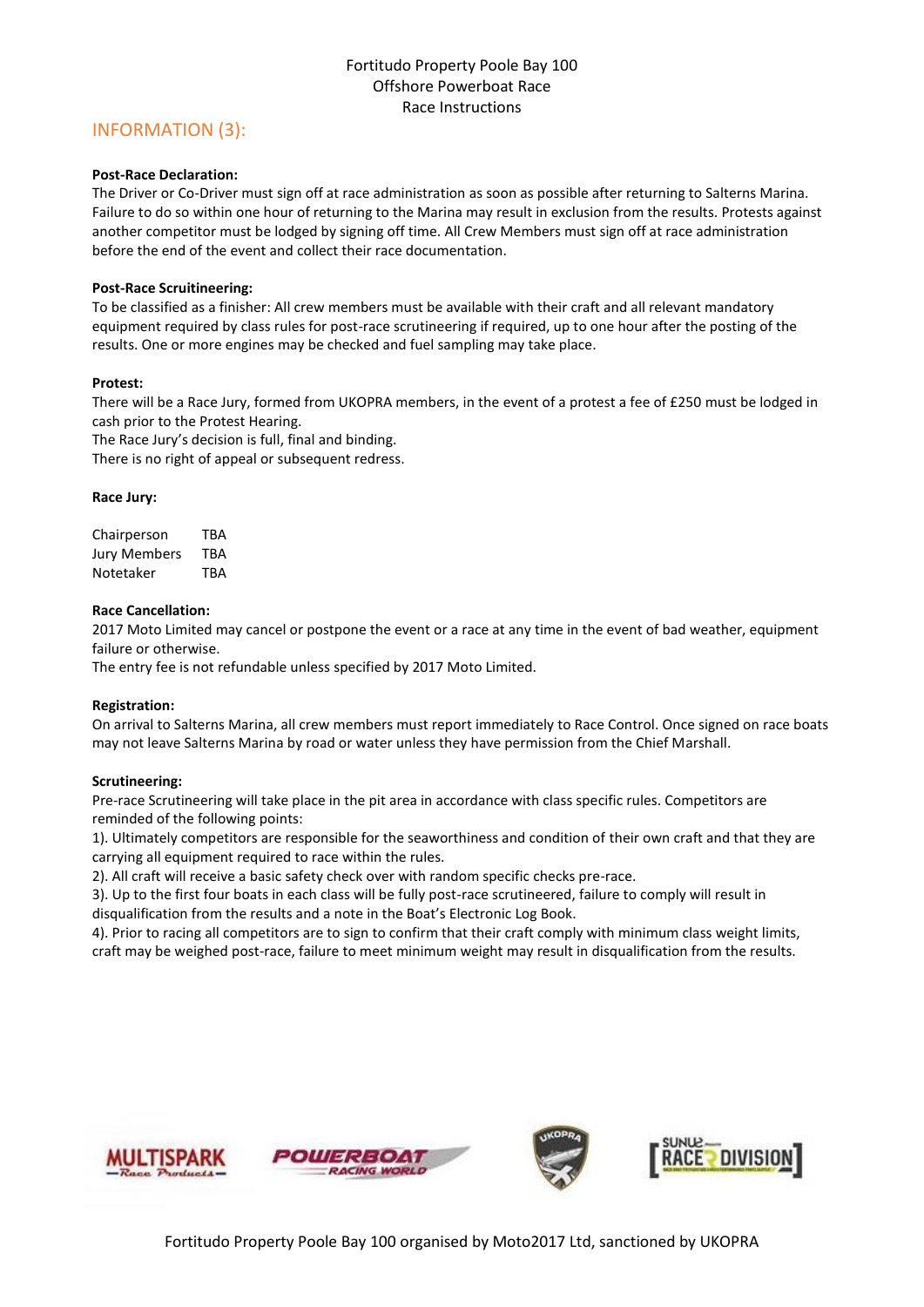#### INFORMATION (4):

#### **Fuelling Arrangements:**

Competitors should arrive at Salterns Marina fully fuelled for Sunday's race. Be aware of the distance from the Marina to the start line and ensure boats have enough fuel to get out, race and return without assistance.

Competitors are reminded that no transfer of fuel is permitted in the pit or launching areas.

All smoking, of any type, is prohibited in the pit and launching areas.

Launching

All boats are encouraged to arrive at Salterns on their bottoms and fully fuelled.

Trailered boats may only launch under the instruction of the Chief Marshal.

Launching will be on a first come first served basis, you may nominate your launching time when signing on using the Launch Request Form.

Boats must have lifting points, eyes and lifting strops.

All boats are allowed one lift in and one lift out.

#### **Practice:**

There will be no official practice for this event, however boats wishing to test may do so in the area between Bournemouth and Boscombe piers between 15.00 and 16.00- June 9th.

There will be no water based safety cover and all boats must obey the Poole Harbour Bye Laws when transiting to and from the test area.

#### **Departure and Transit To Muster Area:**

At 11.00 hours the Start Boat will leave Salterns Marina, all boats intending to race must leave in a convoy , line astern, behind the start boat, to be followed by the Safety Fleet. The convoy will proceed through Poole Harbour, observing the byelaws for speed and wake. At a suitable point having left the East Looe Channel the Start Boat will release the fleet; you may speed up on the plane when released to proceed to the Muster Area.

#### **Drivers Briefing:**

There will be two briefings, the first, full briefing, is compulsory for all competitors, the second is compulsory for all First Year Licence holders.

Signing on will commence 15 minutes prior. All crew must attend the entire briefing and failure to attend the briefing will entail disqualification.

Random Breathalyser and Drug tests may be given, a failure of the test will ensure disqualification from the Event.

#### **Flags:**

All flag signals are fully described in the 2018 UKOPRA Offshore Racing Rules where differences occur.

All competitors must have a full understanding of all flag signals. If a competitor fails to acknowledge 2 flags in any one race they will immediately be disqualified.

The finish flags for each class will be described at drivers briefing.

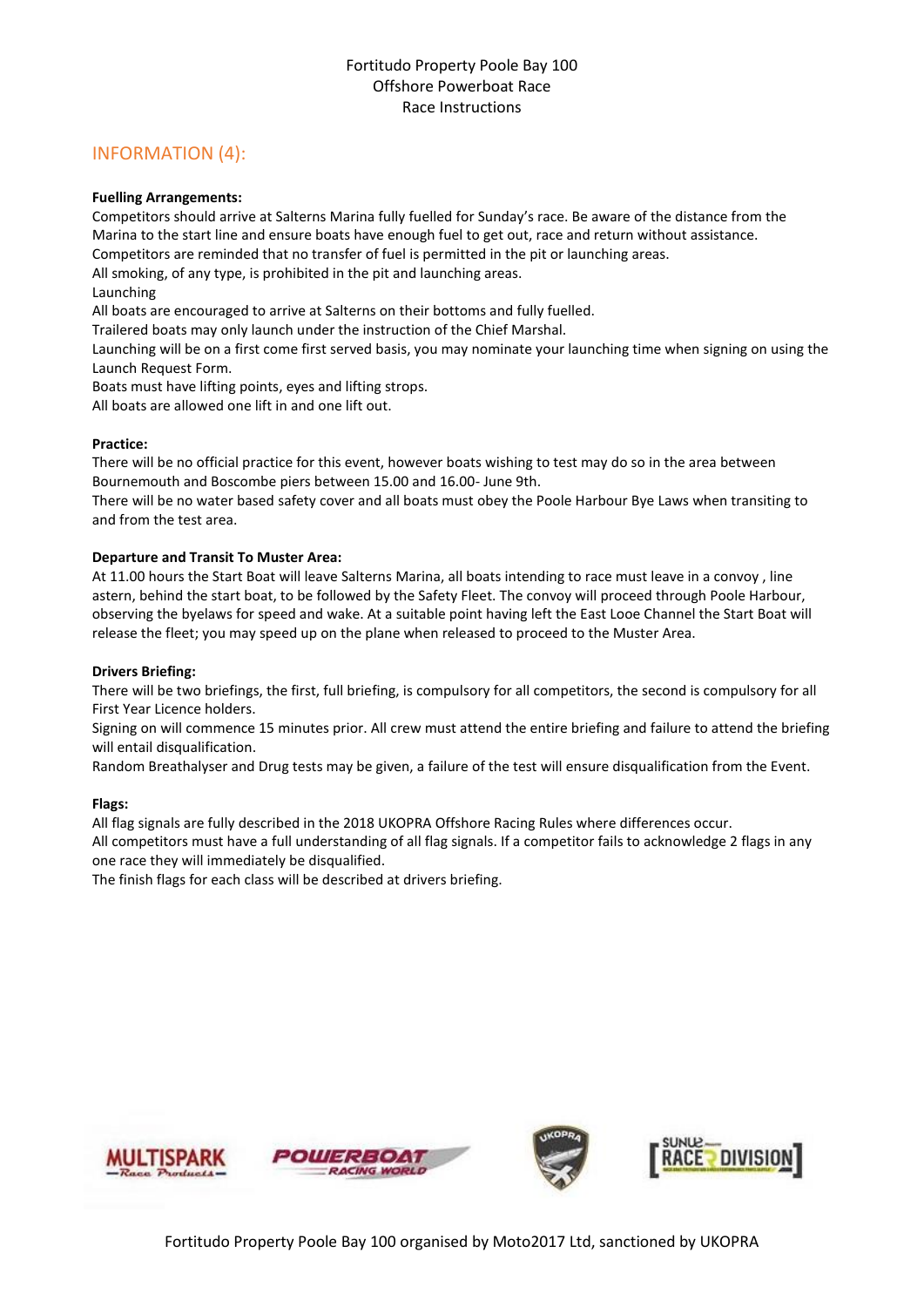#### INFORMATION (5):

#### **Noise and Speed Restrictions**

Competitors should familiarise themselves with and must obey the local regulations and Bye Laws relating to excessive speed and noise >>

[www.phc.co.uk](http://www.phc.co.uk/)

Any competitor speeding within the Harbour confines will be disqualified.

All competitors are requested to refrain from starting their engines unless absolutely necessary before proceeding to the race.

#### **Penalties**

Smoking of any kind, including vaping, in any non-designated area will incur a £50 penalty.

Any driver deemed by the OOD or Safety Officer to be driving in a dangerous or reckless manner will be disqualified from that day's racing with no points awarded and referred to the licensing authority for further training.

#### **Marathon and Class 3 Points scoring**

First place – 400 points Second place – 300 points Third place – 225 points Fourth place – 169 points Fifth place – 127 points (reducing by 25% for each subsequent position).